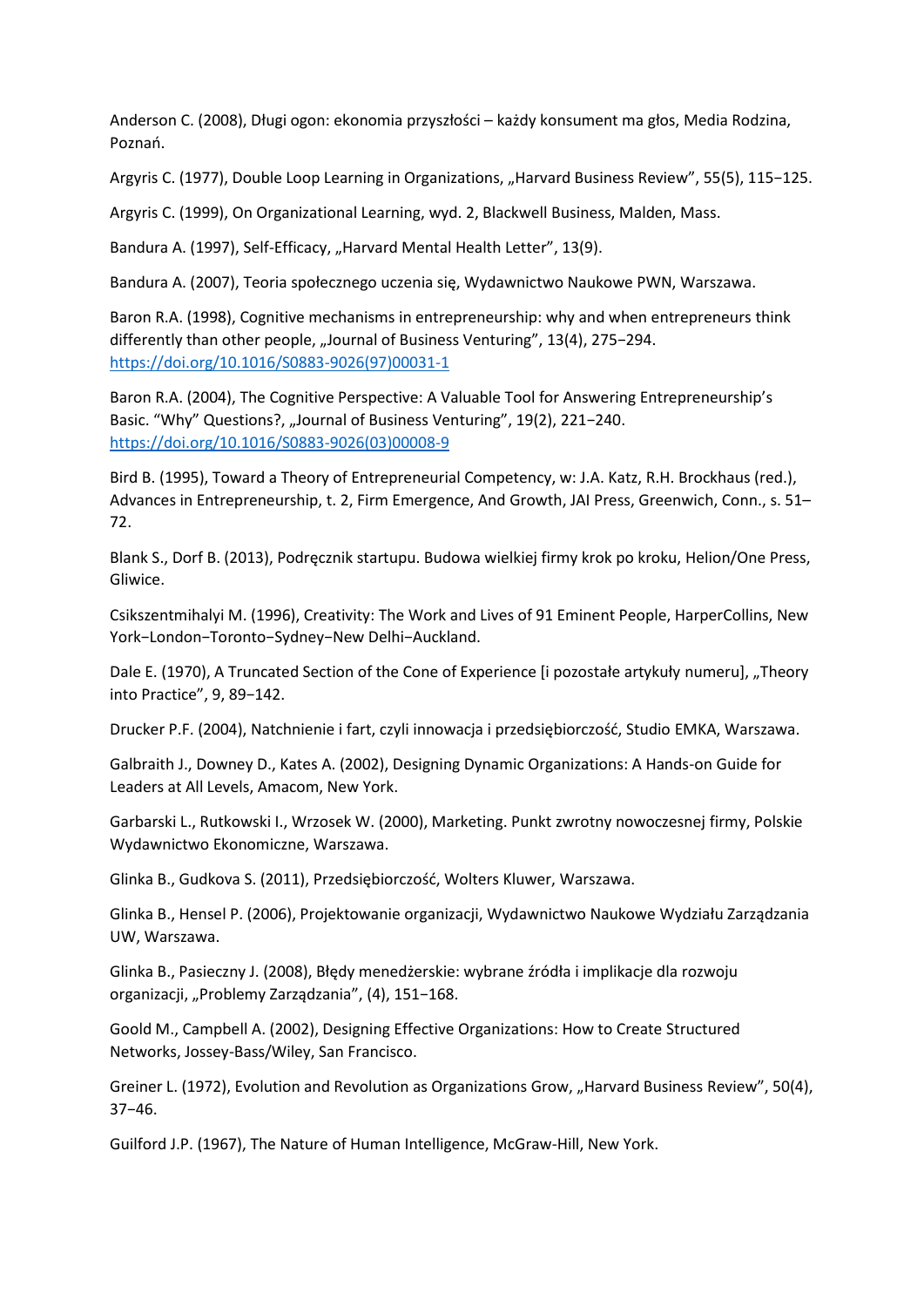Jemielniak D. (2013), Życie wirtualnych dzikich. Netnografia Wikipedii, największego projektu współtworzonego przez ludzi, Poltext, Warszawa.

Jones G. (2013), Organizational Theory, Design, and Change, wyd. 7, Pearson, Boston−Columbus−Indianapolis.

Kaczmarczyk S. (2002), Badania marketingowe. Metody i techniki, Polskie Wydawnictwo Ekonomiczne, Warszawa.

Kaczmarek M., Kaczmarek-Kurczak P. (2012), Przegląd metaanaliz dotyczących związku cech osobowości i przedsiębiorczości. W stronę modelu badań, "Management and Business Administration. Central Europe", (1), 49−63.

Kaufman J.C., Beghetto R.A. (2009), Beyond Big and Little: The Four C Model of Creativity, "Review of General Psychology", 13(1), 1−12. <https://doi.org/10.1037/a0013688>

Kim W. Chan, Mauborgne R. (2005/2014), Strategia błękitnego oceanu, MT Biznes, Warszawa.

Kirzner I. (1973/2001), Competition and Entrepreneurship, The University of Chicago Press, Chicago−London.

Klein G. (2004), The Power of Intuition: How to Use Your Gut Feelings to Make Better Decisions at Work, Currency/Doubleday, New York−London.

Koestler A. (1964), The Act of Creation, Pan Books, London.

Kowalczyk J. (red.), (2010), Biznesplan, Wydawnictwo Naukowe Wydziału Zarządzania UW, Warszawa.

Kuhn T. (1968), Struktura rewolucji naukowych, Państwowe Wydawnictwo Naukowe, Warszawa.

Kuratko D.F., Hodgetts R.M. (1998), Entrepreneurship. A contemporary approach, wyd. 4, The Dryden Press/Harcourt Brace College Publishers, Fort Worth.

Kusak A., Projekcje finansowe w biznesplanie, w: J. Kowalczyk (red.), Biznesplan, Wydawnictwo Naukowe Wydziału Zarządzania UW, Warszawa 2010, s. 109.

Mankins M.C., 5 pułapek w podejmowaniu decyzji, "HBR Polska", http://www.hbrp.pl/news.php?id=1143&t=5-pulapek-w-podejmowaniu-decyzji.

McClelland D.C. (1961), The Achieving Society, Van Nostrand, Princeton. <https://doi.org/10.1037/14359-000>

McCrae R.R., Costa Jr. P.T. (2005), Osobowość człowieka dorosłego, Wydawnictwo WAM, Kraków.

Mintzberg H. (1973), The Nature of Managerial Work, Harper & Row; Management Library, New York.

Mintzberg H. (2013), Zarządzanie, Wolters Kluwer SA, Warszawa.

Morris M., Kuratko D. (2002), Corporate Entrepreneurship, South-Western/Harcourt College Publishers, Orlando.

Onyemah V., Rivera Pasquera M., Ali A. (2013), What Entrepreneurs Get Wrong, "Harvard Business Review" (5).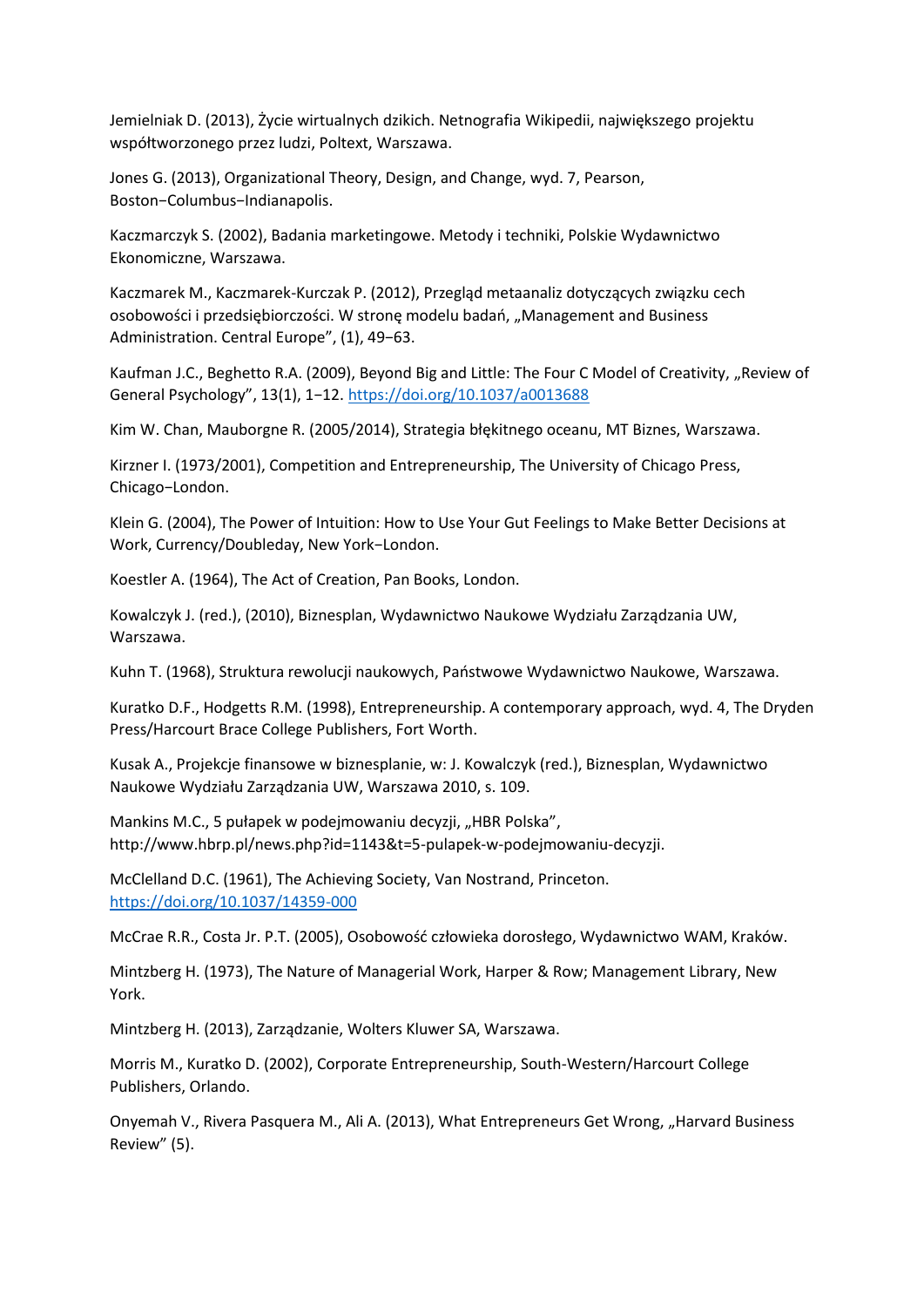Osterwalder A., Pigneur Y. (2012), Tworzenie modeli biznesowych. Podręcznik wizjonera, One Press, Warszawa.

Osterwalder A., Pigneur Y., Bernarda G., Smith A. (2014), Value proposition design, Jossey-Bass/Wiley, Hoboken, New Jersey.

Pasieczny J. (2007), Biznesplan. Skuteczne narzędzie przedsiębiorcy, PWE, Warszawa.

Pink D. (2011), Drive: The Surprising Truth About What Motivates Us, Riverhead, New York.

Porter M. (1992), Strategia konkurencji, Polskie Wydawnictwo Ekonomiczne, Warszawa.

Rappa M. (2010), Business models on the web, http://digitalenterprise.org/models/models.html.

Ries E. (2012), Metoda Lean Startup. Wykorzystaj innowacyjne narzędzia i stwórz firmę, która zdobędzie rynek, Helion/One Press, Gliwice.

Robbins S.P., DeCenzo D.A. (2002), Podstawy zarządzania, PWE, Warszawa.

Scarborough N. (2013), Essentials of Entrepreneurship and Small Business Management, wyd. 7, Pearson, Boston−Columbus.

Schumpeter J.A. (1934/2004), The theory of economic development, Transaction Publishers, New Brunswick−London.

Schwarzer R., Jerusalem M. (1995), Generalized Self-Efficacy scale, w: J. Weinman, S. Wright, M. Johnston (red.), Measures in health psychology: A user's portfolio. Causal and control beliefs, NFER-Nelson, Windsor, UK.

Spinelli S., Adams R. (2012), New Venture Creation. Entrepreneurship for the 21st Century, McGraw-Hill/Irwin.

Szczepankowski P. (1999), Finanse przedsiębiorstwa. Teoria i praktyka, Wydawnictwo WSPiZ im. L. Koźmińskiego, Warszawa.

Thomke S., Manzi J. (2014), The Discipline of Business Experimentation, "Harvard Business Review", 92 (12), 70−79.

Tidd J., Bessant J. (2013), Zarządzanie innowacjami. Integracja zmian technologicznych, rynkowych i organizacyjnych, Wolters Kluwer, Warszawa.

Timmons J. (1999), New Venture Creation. Entrepreneurship for the 21st Century, wyd. 5, McGraw-Hil/Irwin.

Timmons J., Spinelli S. (2008), New Venture Creation. Entrepreneurship for the 21st Century, wyd. 8, McGraw-Hill/Higher Education.

Tversky A., Kahneman D. (1982), Judgment under uncertainty: Heuristics and biases, w: D. Kahneman, P. Slovic, A. Tversky (red.), Judgment under uncertainty: Heuristics and biases, Cambridge University Press, Cambridge. https://doi.org/10.1017/CBO9780511809477

Wach K. (2012), Europeizacja małych i średnich przedsiębiorstw: rozwój przez umiędzynarodowienie, Wydawnictwo Naukowe PWN, Warszawa.